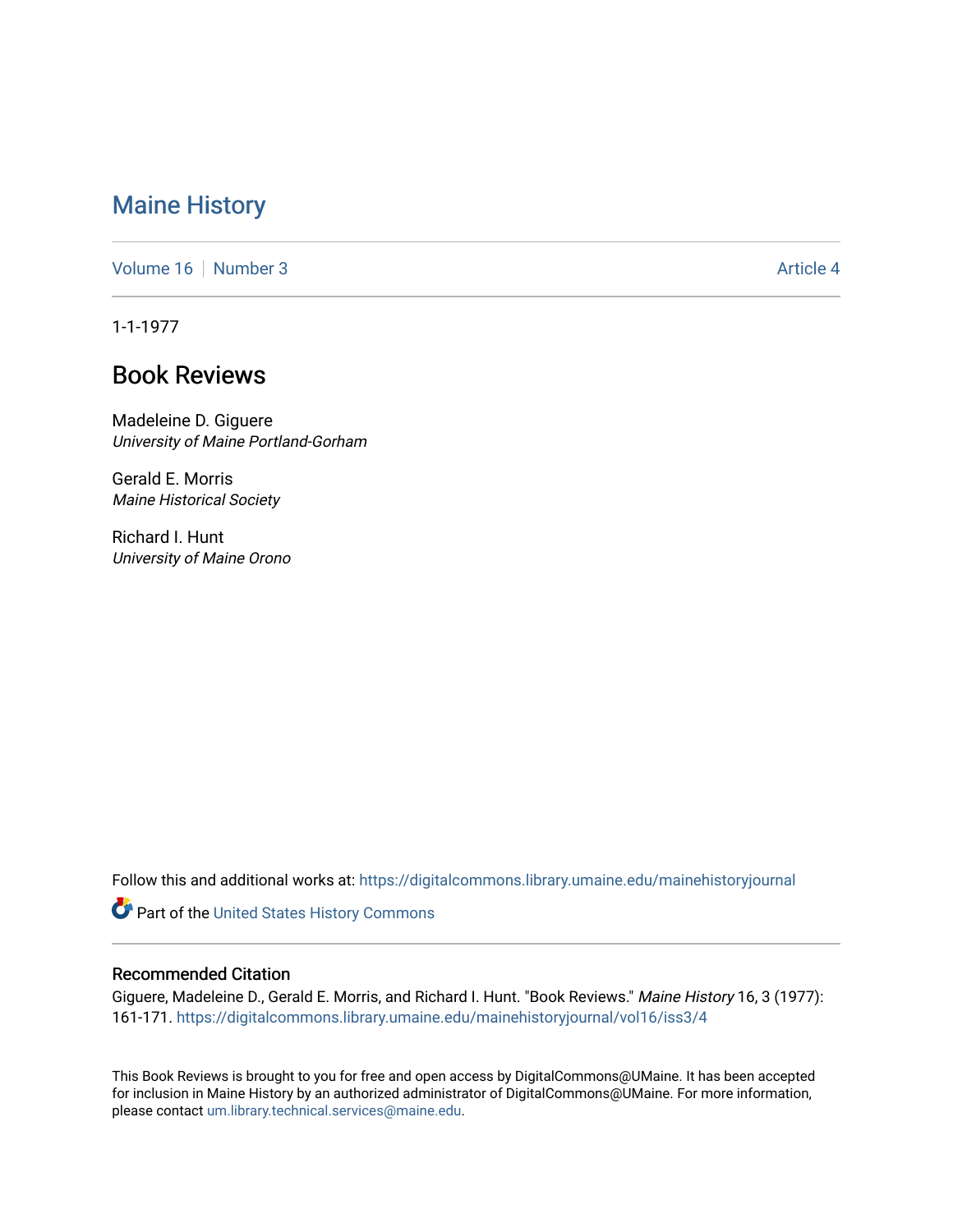## BOOK REVIEWS

Leamon, James S. *Historic Lewiston: A Textile City in Transition.* Lewiston Historical Commission, 1976. 60 pages. \$2.00 softbound.

Energy was as much a determining factor in human events in the 19th century as it is today. This fact is clearly seen in *Historic Lewiston: A Textile City in Transition*, a brief illustrated monograph focusing on the major threads of the Lewiston story. The second in a series with the general title *Historic Lewiston*, this handsome work was planned and published by the Lewiston Historical Commission, of which the author, Professor James S. Leamon of Bates College, was a member. Production assistance was provided by the students or graphic arts at the Central Maine Vocational Technical Institute of Auburn.

In *A Textile City in Transition* Leamon organizes Lewiston's history around five phases of development. The first (1770-1819) was dominated by the Pejepscot Proprietors, the land developers, and the settlers. Notable among these was Paul Hildreth, the first settler, and Amos Davis, farmer, tanner, and surveyor, who laid out the town for the proprietors. In the second period (1819-1845) we find the Littles, Samuel Pickard, and other local men of vision organizing to build canals, dams, mill sites, and to sell power. Lacking technical expertise and capital to carry out their "Grand Design" they turned for assistance to a group of Boston capitalists headed by Benjamin E. Bates who readily saw the possibilities.

The third period (1845-1928) was marked by the construction of the great mills which still dominate the Lewiston landscape. The Lewiston Water Power Company and its successors, the Franklin Companies, owned most of the land on which Lewiston was built, the mill sites along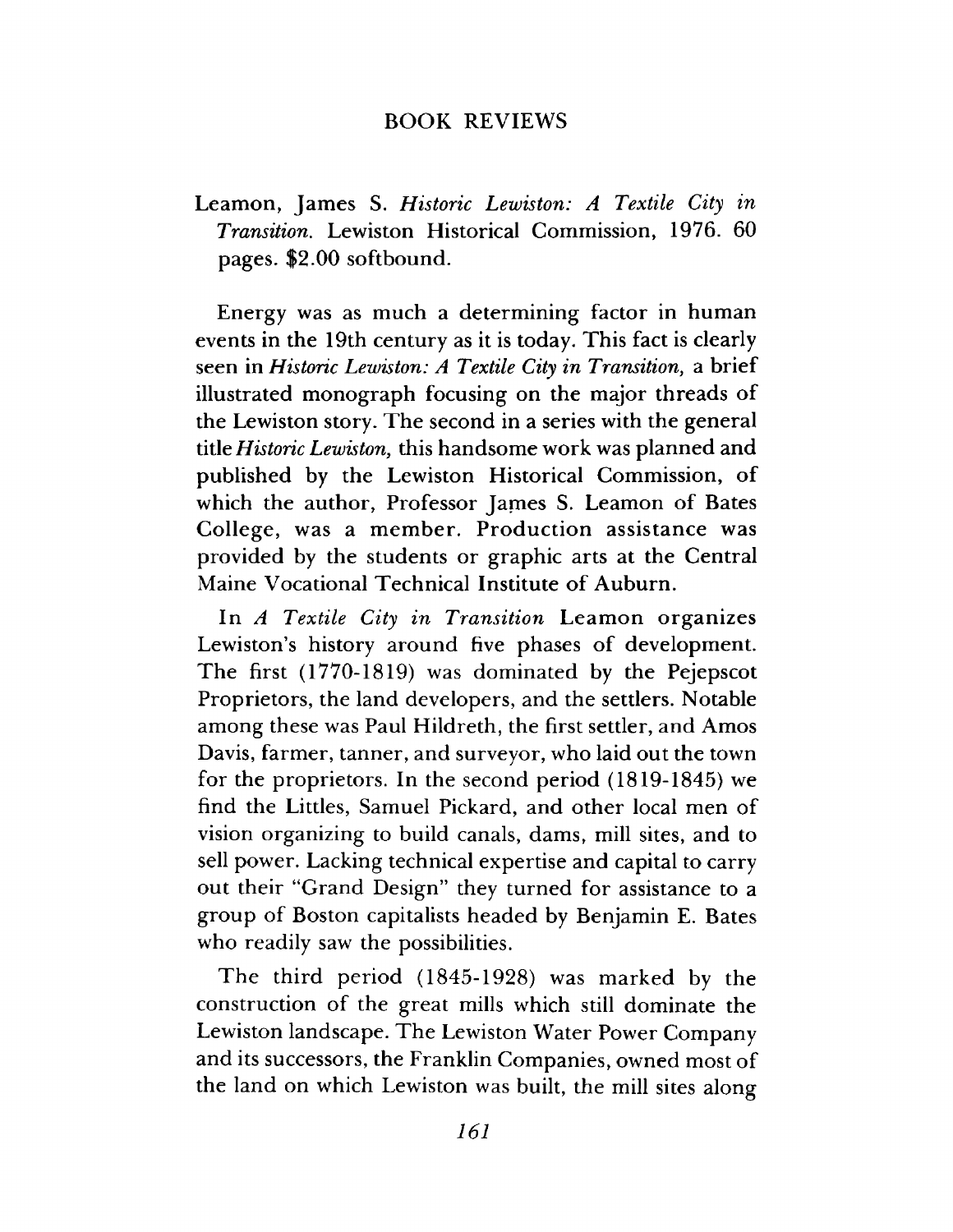the river, and the waterpower rights. The Lewiston Water Power Company was the major employer, landholder, landlord, and taxpayer. The investors, wanting their town to succeed, interested themselves in all facets of Lewiston's life. They provided orderly boarding houses for their work force; they persuaded the Baptist Seminary (now Bates College) to locate in Lewiston; they helped organize a bank and a library; they provided free building lots for the Protestant churches. The unified corporate structure made money. Indeed, during the Civil War the Androscoggin mill paid for itself in a mere fourteen month period! This was Lewiston's "Golden Age" — a period of progress and prosperity attained at the price of becoming a company town dominated by a single economic organization.

The fourth period (1928-1945) was one of consolidation and expansion of the energy sources which powered the mills and serviced the homes of the workers. By the 1920's the prospects of the Lewiston mills were dim. Outdated equipment and unaggressive management could not effectively compete with the more efficient southern mills which had the advantages of cheap labor and transportation, combined with new plant and equipment. That the Lewiston mills did not totally cease operation was due to the enlightened self-interest of the Central Maine Power Company, headed by Walter S. Wyman. To have allowed the mills to close would have deprived the power company of a major electrical consumer, while throwing some 3,000 residential customers out of work. To insure the continued consumption of its electrical output, the Central Maine Power Company bought the mills and ran them at a loss throughout most of the 1930's. This decision provided jobs for the citizens of Lewiston, and made a positive contribution to the consolidated balance sheet of the New England Public Service Company, the holding company of both the mills and the power company.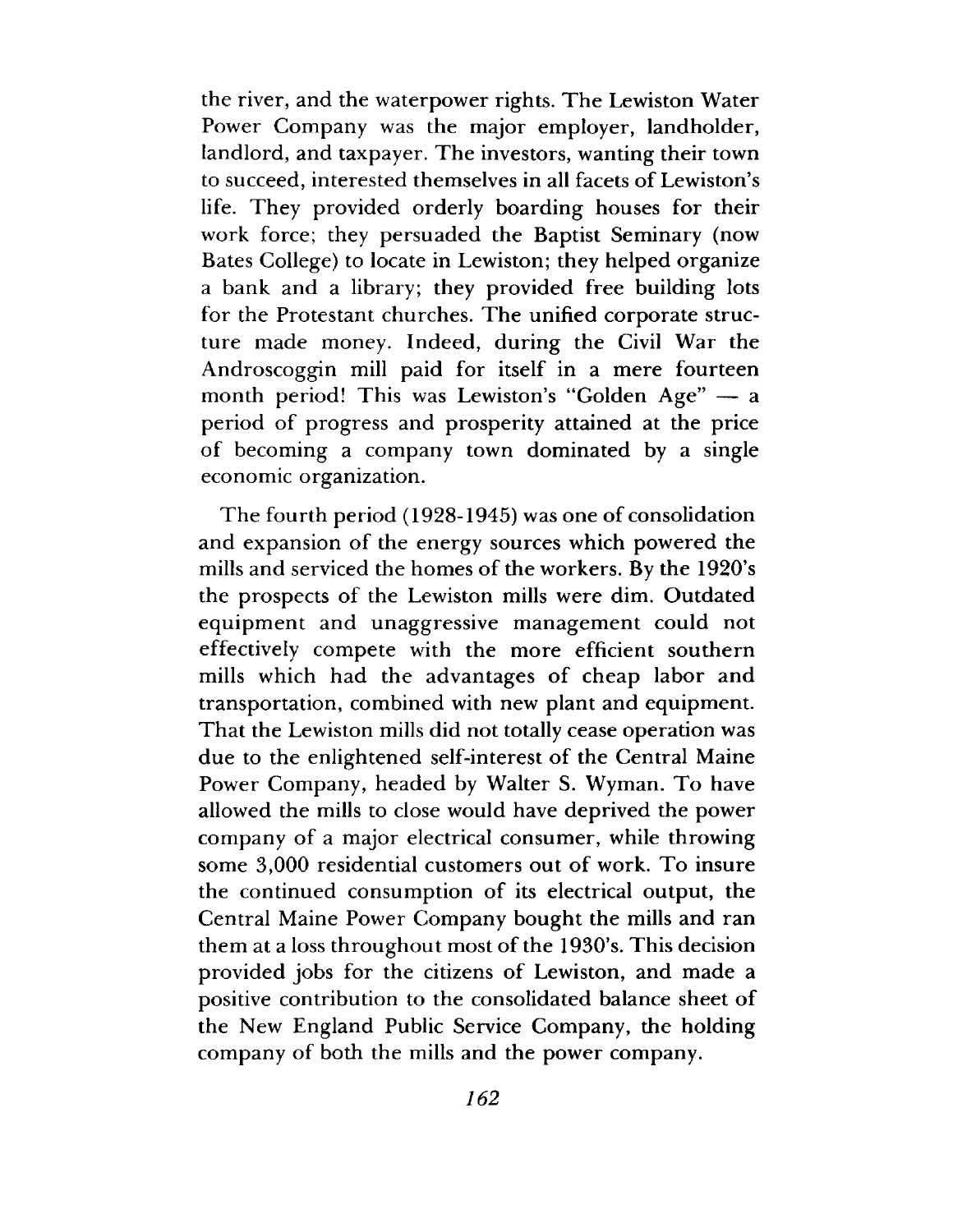Single interest domination of Lewiston ended with the implementation of the provisions of the Public Utilities Holding Company Act of 1935 which forced the separation of mill and power interests. Lewiston lost its economic directors and its financial umbrella, although mill management of 1945-1955 continued to reflect its previous link with the power interests.

In 1955 a new owner took over the mills, largely to liquidate them. Today, of the mills once controlled by the power group, only Bates Mill is operative, but it is owned by its workers. The other great mill structures, the Androscoggin, the Hill, the Continental, the bleachery, are filled with small manufacturing and commercial activities. Lewistion is no longer a company town. It has become a city of diversified industries, many of which are housed in the stately old mill buildings where more people are employed today then in the heyday of textile manufacturing.

Though primarily "a view from the top," *A Mill Town in Transition* touches somewhat on the life of the workers. For example, reference is made to anti-Irish feelings expressed by the burning of the Catholic chapel in 1855. A more extended treatment of the lives and physical setting of a later segment of the work force can be found in the beautifully illustrated monograph, *Historic Lewiston: Franco-American Origins* (1974).

As a case study of a company town *Historic Lewiston: A Textile City in Transition* succeeds very well. Written essentially from primary sources, it focuses on the dominant industrial forces in the evolution of Lewiston's economic life. Even the political and social aspects treated are seen through the prism of the unified corporate structures dominating the city for a century. To other historians are left the tasks of detailing the political history of this mill town, and filling in the interstices between the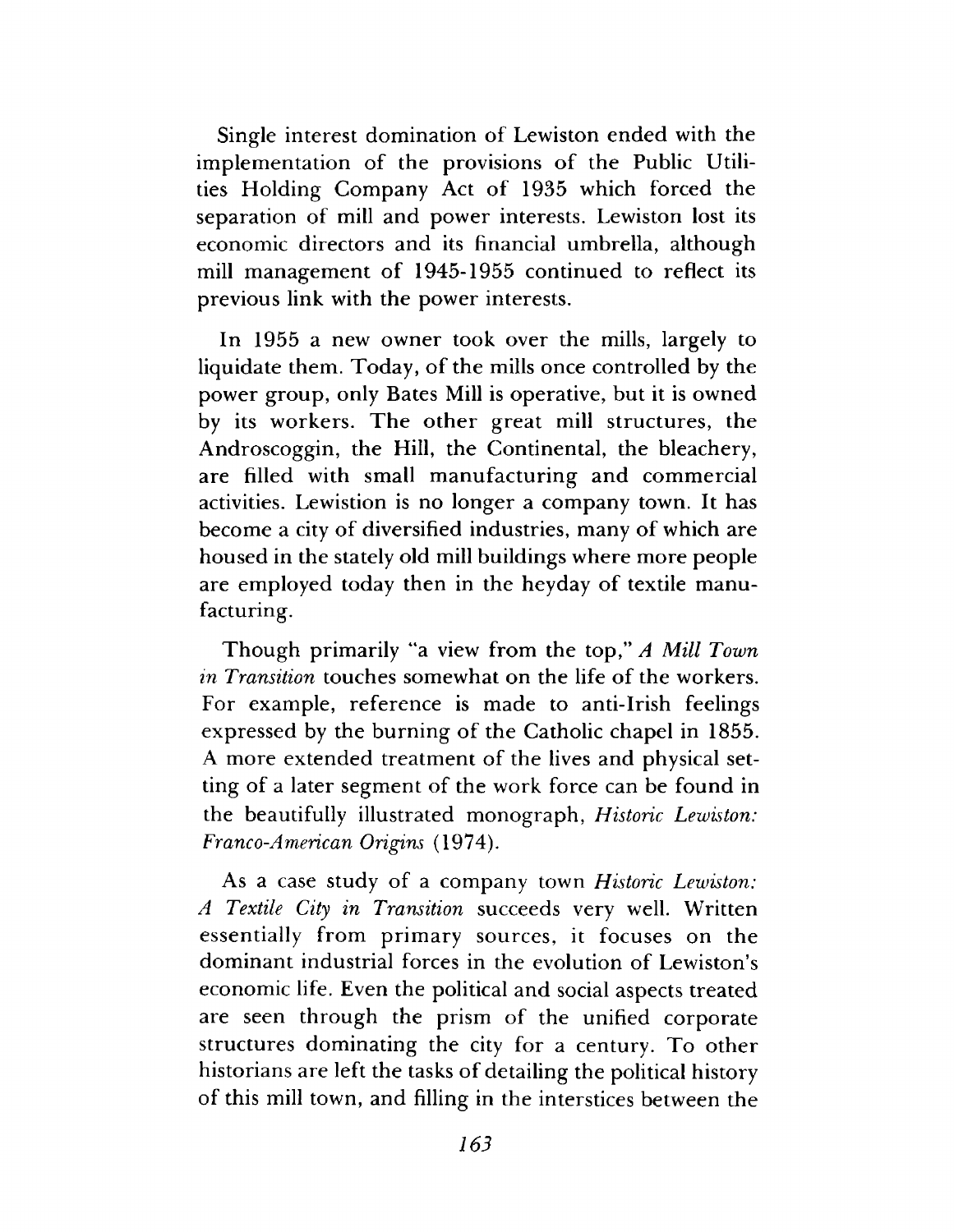major economic forces and their derivative institutions. Clear in focus and selective in detail, this is an excellent example of local economic history.

> Madeleine D. Giguère Associate Professor University of Maine at Portland-Gorham

- Haskell, John D., editor. *Massachusetts: A Bibliography of its History*. (Volume one of *Bibliographies of New England History* by The Committee for a New England Bibliography) Boston, G.K. Hall, 1976. 614 pages. \$30.50
- Flower, Eric S., compiler. *Bibliography of Maine*, *1960-1975.* Orono, Maine, The Maine Library Association, 1976. 109 pages. \$5.00. (Order from: Eric Flower, Special Collections, Fogler Library, University of Maine, Orono, Maine 04473)

It will come as a surprise to all but the most thoughtful researcher that the construction of a bibliography is a creative act. One usually regards bibliographers as diligent drudges who have nothing better to do to occupy their time. In fact, many bibliographies fall so far short of their intended purpose that they might properly be called 'lists' rather than bibliographies.

In a fine bibliography, the alchemy which systematizes human knowledge and provides access to the many aspects of that knowledge, is the result of a highly disciplined art. Exactly the same thing may be said about a kindred occupation, the construction of an excellent library catalog.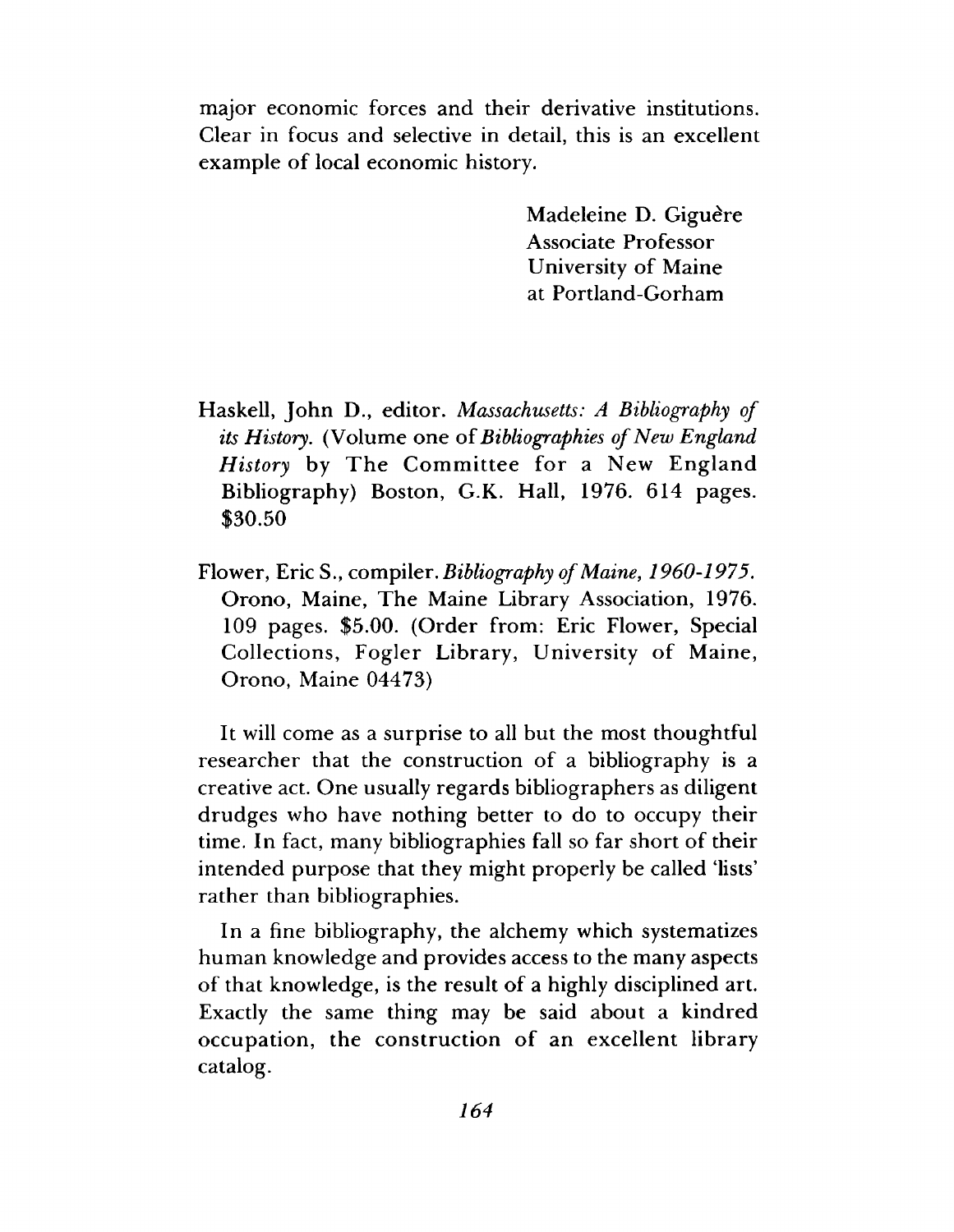What on earth happens to the ordinary researcher when confronted with a library catalog or a subject bibliography? Of a sudden, he seems to lose all command of the native intelligence with which he was born. A catalog or bibliography simply cannot be used with the same thoughtless abandon as a telephone book. Good catalogs and good bibliographies are among the most sophisticated retrieval 'machines' invented by man — and let not the lack of transistors or electronic paraphernalia fool you. By matching skill with skill, imagination with imagination, even the most obdurate, but well conceived, catalog or bibliography will yield a flood of unexpected information which will totally elude the hasty or careless user.

There are at least four elements essential to a good bibliography or catalog which intelligent users may reasonably expect: (1) absolute accuracy; (2) complete descriptive information; (3) organization of materials according to some logical system which can be perceived readily by the user; and (4) a variety of retrieval alternatives — the more the better.

Two bibliographies of unusual breadth and interest to students of Maine history were produced last year; one, under the sponsorship of The Committee for a New England Bibliography, edited by Dr. John D. Haskell, the other sponsored by the Maine Library Association, compiled by Eric S. Flower, Special Collections Librarian at the Fogler Library, University of Maine.

*Massachusetts: A Bibliography of its History* is the first in a series projected by the Committee for New England Bibliography which, ultimately, will include volumes for all of the New England states. Happily for us, Maine will be the next volume published, but since Maine was part of Massachusetts until 1820, the present work will prove indispensable for anyone working on Maine.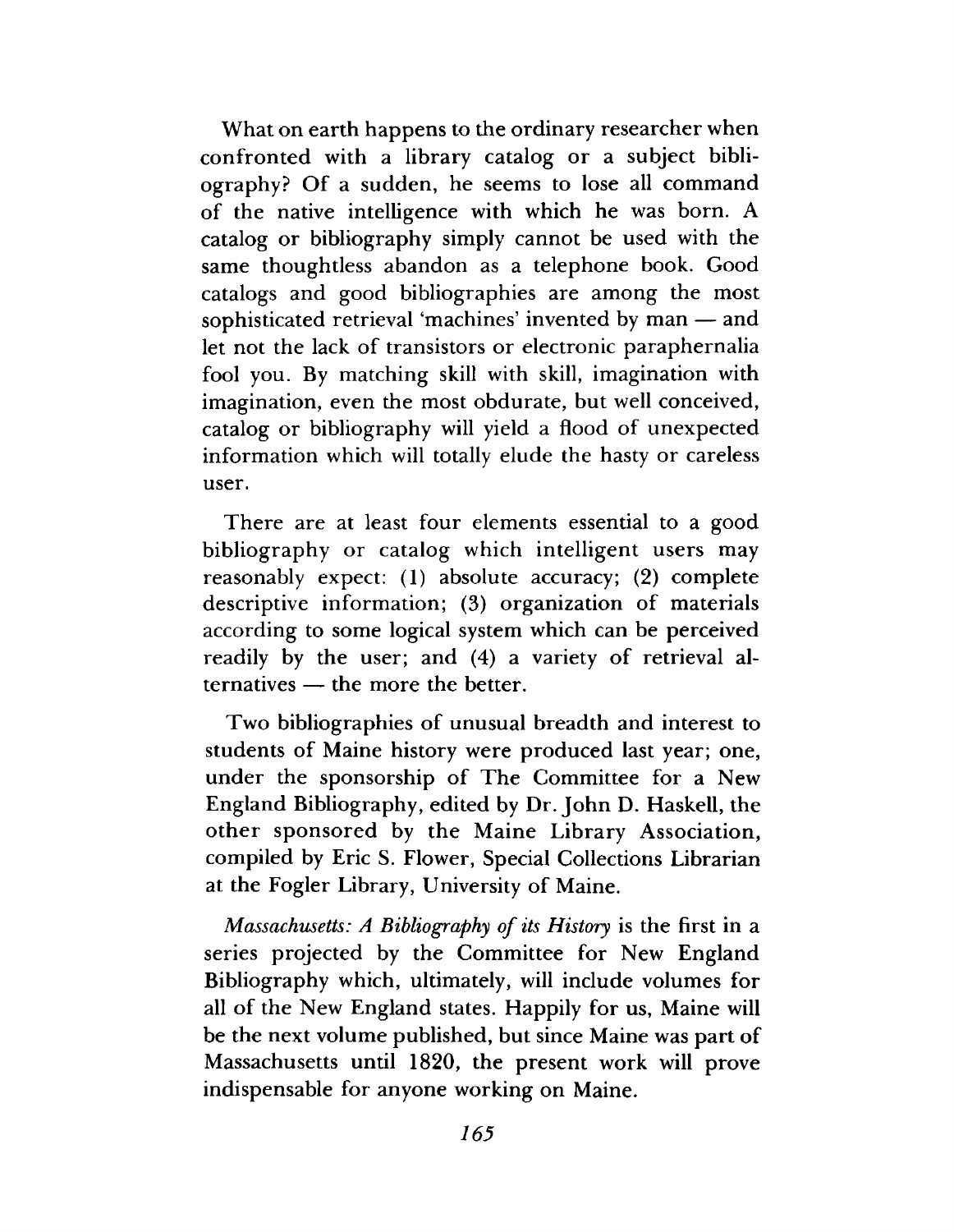Every bibliographer is faced immediately with the problem of organization for which there is never a completely satisfactory solution. If he chooses to arrange his material by subject, the same author's work must be repeated countless times under different subject headings. Editor Haskell selected a compromise which has the distinct advantage of achieving a method of retrieval which is not redundant with any of the other systems set up in his index. The basic arrangement is by geographical location, treating first those works which deal with Massachusetts as a whole (1,896 items) then by counties (884 items) and then by cities and towns (10,740 items). For the local historian, this provides a bonanza, having all of the books and periodical articles ever written about his community in a single list. This feature cannot help but whet one's appetite for the Maine volume yet to come.

The scope of the *Massachusetts* volume is awesome. It includes all books and periodical articles written about the political, economic, social, and intellectual history of the commonwealth from the period of settlement to the present. From the standpoint of imprints, the materials range from the mid-eighteenth century to 1972. There is an important restriction here, which the editor imposed to keep the bibliography within reasonable bounds. Only those works which were "consciously written as history, or contain a dimension of time" were included. This eliminates an immense corpus of state government documents, house organs, technical treatises and the like which may have Massachusetts or its institutions as a subject, but which do not treat their subjects *historically*. Also, in order to use this bibliography properly, it is important to remember that individual biographies are not included; collective biographies are.

An extensive index (220 columns) presents all authors in the body of the work, institutions, name changes for towns, and a highly intelligent subject index. Rather than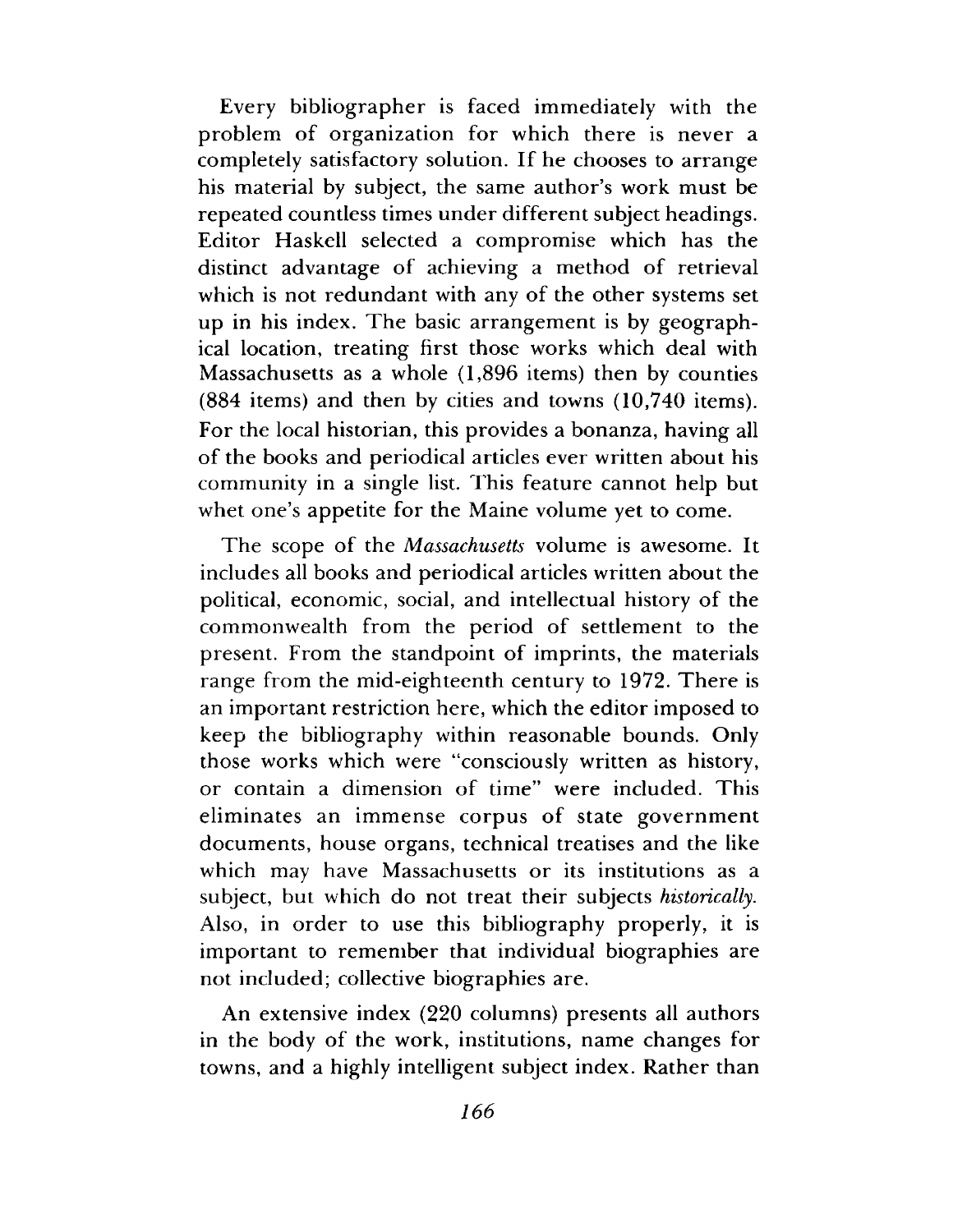develop yet another unique set of local subject headings, Haskell has wisely adapted the Library of Congress subject list so that in most libraries, one can work easily from the bibliography to the card catalog, or vice versa.

The Committee for a New England Bibliography under the Chairmanship of John Borden Armstrong have been working on this series, financially and intellectually since 1969. Volume one is well worth the long period of anticipation.

*The Bibliography of Maine*, *1960-1975,* edited by Eric S. Flower, resulted from plans made by the Bicentennial Committee of the Maine Library Association. It was funded modestly by the Maine State Bicentennial Commission. Although the chronological scope is but fifteen years, the coverage of materials is much broader than that of the *Massachusetts* volume, reflecting the scope of Bangor Public Library's *Bibliography of the State of Maine* (Boston, G.K. Hall, 1962). Flower's bibliography is, in fact, a supplement to the Bangor bibliography, up-dating the material to 1975.

Here, in one listing of approximately 3,500 to 4,000 items, are found publications in three broad categories: (1) books written about Maine and Maine people published in Maine or elsewhere; (2) books written by Maine authors on any subject, medicine, literature, etc; and (3) books published in Maine on all subjects. A word of caution about the type of materials to expect in this bibliography. Only monographs (full-scale books) are included; excluded are pamphlets, government documents, and periodical literature.

Flower's work suffers from the lack of an index, which restricts its retrieval possibilies to authors only. However, the list is not all that extensive, so that the experienced reader can usually extract what is of interest to him in about an hour or so. My greatest difficulty with the volume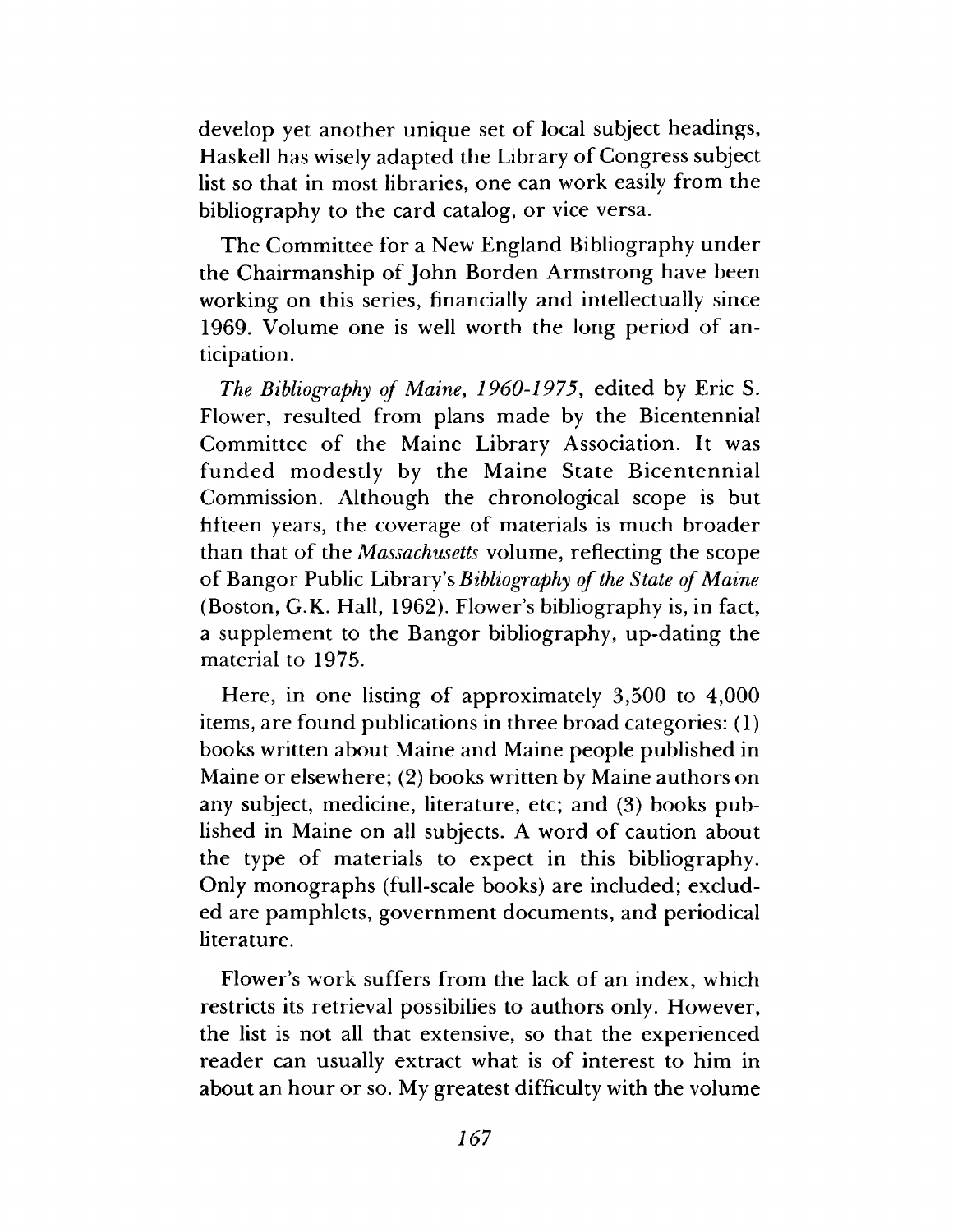is its failure to provide adequate physical descriptions the items listed. For example, one finds the listing, "Ma (Colony). *Province and Court Records of Maine.* Portia Me.: Portland, Maine Historical Society, 1928-1975." h you may perhaps know, and I know, that this transl; into six separate volumes, the latest of which was p lished in 1975. However, if one were not privy to information, this essential fact would not be discove until a library was consulted. Even for single volu works, the number of pages would influence, sometii decisively, whether or not I might go to the trouble locating the book.

Despite these restrictions, the *Bibliography of Ma 1969-1975*, provides a much needed updating of author section of the Bangor Public Library's *Bibliograj* and the Maine Library Association and its editor are tc commended for making it available.

> Gerald E. Morris Director Maine Historical Societ

- Churchill, Edwin A., and James S. Leamon, compile *Maine in the Revolution: A Reader s Guide*. Portia Maine Historical Society, 1976. [46 pages] \$2.00.
- Churchill, Edwin A., compiler. *Maine Communities and War for Independence: A Guide for the Study of Local Me History as Related to the American Revolution.* Augu Maine State Museum, 1976. 110 pages, \$2.95.

With the passing of the Bicentennial year, the bunt has come down, the trill of fife and rattle of drum echoing away, and the muskets have been returned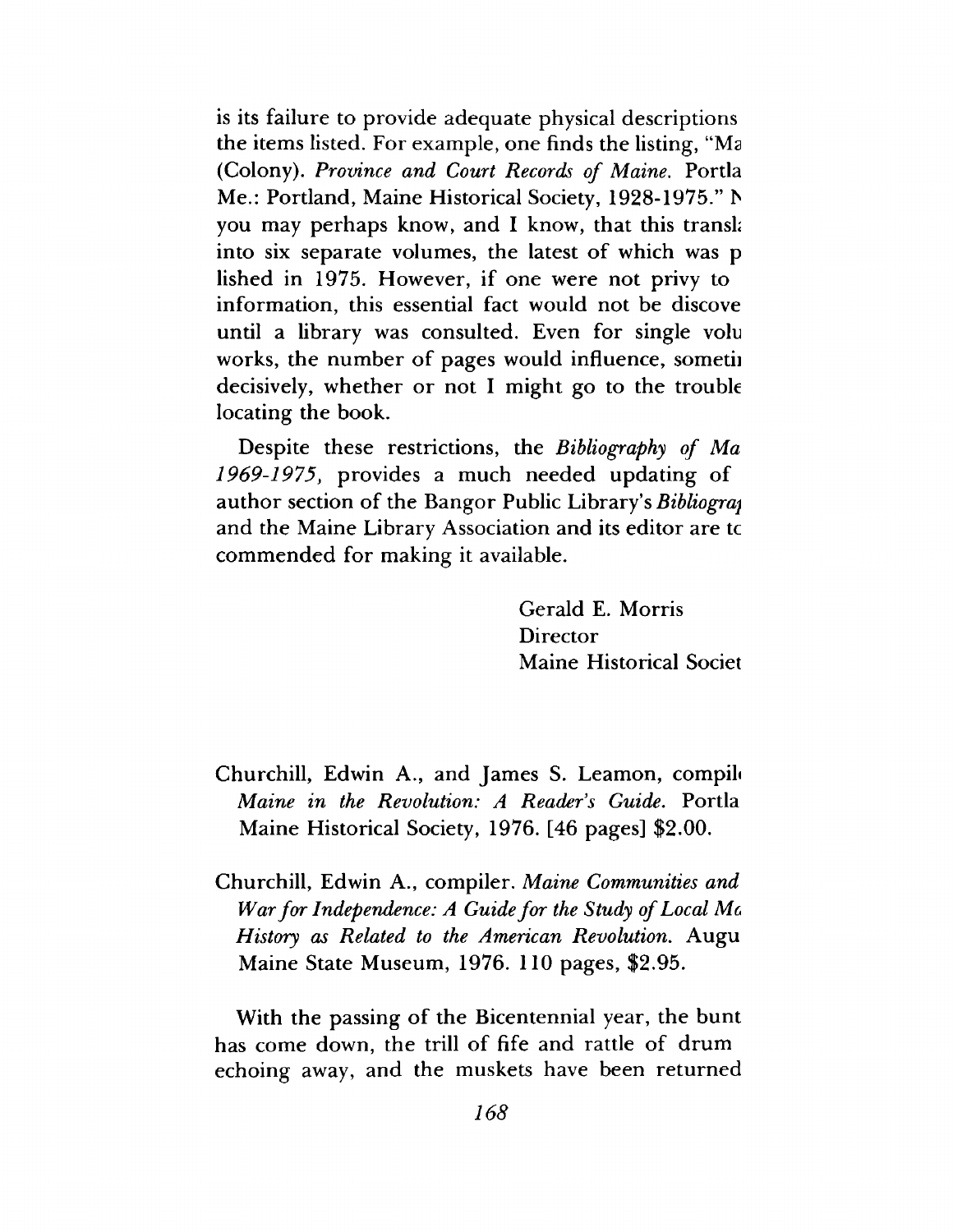places of honor above fireplaces. The celebration was fun while it lasted, but it brought a problem for the historical profession in this state. Thoughtful students of Maine history watched the wave of popular curiosity about Maine in the Revolution crash upon a rocky shore of fragmented, inaccessible and unreliable historical accounts. The general public, finding no readable and accurate sources of information readily available, could have given up in disgust.

Happily, two historians of Maine provided a short-term remedy for the situation confronting Bicentennial readers. Edwin A. Churchill and James S. Leamon provided significant assistance to the interested public with their *Maine in the Revolution: A Reader s Guide.* Churchill, furthermore, has provided a major step toward a more general solution of the problem with his *Maine Communities and the War for Independence.*

One of the difficulties in presenting the history of Maine to its citizens has been the lack of a modern comprehensive history of the state. For most periods of Maine history, readers must develop their own syntheses from many sources. The Revolutionary period is no exception. Such a process is difficult and time consuming, especially to persons with little background in history. Churchill and Leamon have simplified the problem with their *Guide*, helping to untangle the Gordian knots of Maine historiography.

The compilers specify that the *Guide* is not the definitive bibliography of Revolutionary Maine, which is still in preparation. They excluded "esoteric, rare out-of-print, and manuscript sources" in favor of published materials and dissertations generally available throughout the state. They furthermore provided frequent annotations to give readers considerable guidance in selecting pertinent material for their interests. While the work is not designed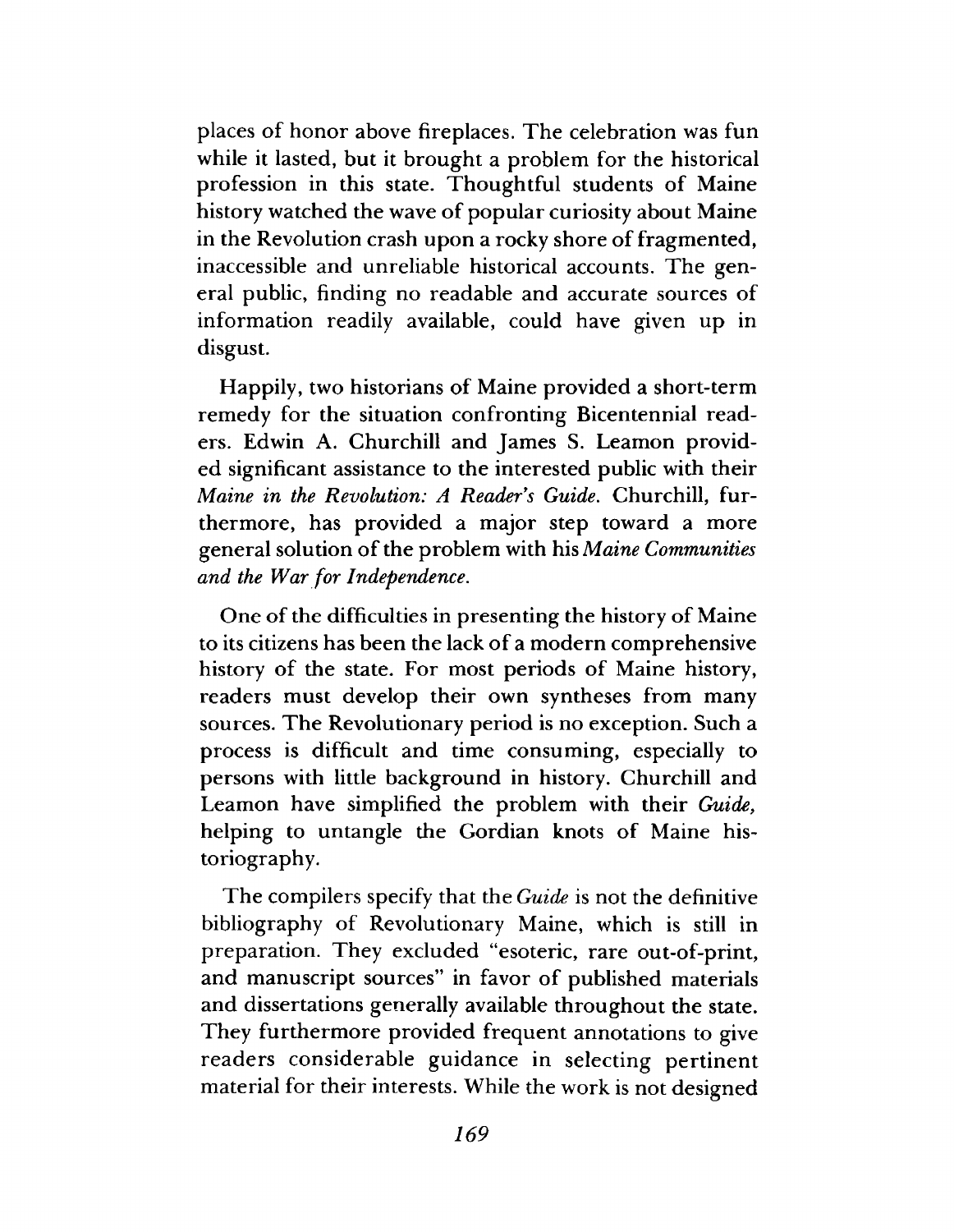as a research tool, it is comprehensive enough to be of some service in that regard.

Sources of information on the Revolution are not only often inaccessible, they are woefully incomplete. In the second work under consideration here, Edwin A. Churchill not only comes to grips with that problem but hopefully provides a long-term solution. In his *Maine Communities and the War for Independence*, he comes close to providing a systematic plan for basic research on Revolutionary Maine.

Churchill is apparently working with two basic assumptions, which strike this reviewer as valid. The first of these is a belief in local history as one of the essential components of Maine history, and the second is an understanding that many of the people who produce this important work are not trained historians. In *Maine Communities and the War for Independence,* Churchill attempts to encourage the writing of local history by defining the areas for productive research and by providing helpful advice for those who may undertake the task.

The book is an excellent introduction to local history. After discussing the Revolution generally, Churchill breaks the war in Maine into a number of highly pertinent categories, complete with a basic introduction to the questions involved, a summary of the work previously done and suggested sources for further research. Of particular value are comments on the pitfalls facing the unwary researcher under each category. Such a proposed program of research will provide a firm foundation for the local historian when he or she moves beyond the sources suggested in the book.

Churchill also provides excellent advice regarding the documentation of local history. His eloquent plea for footnotes must be heartily echoed by all who undertake a serious study of Maine history. The fact that so much